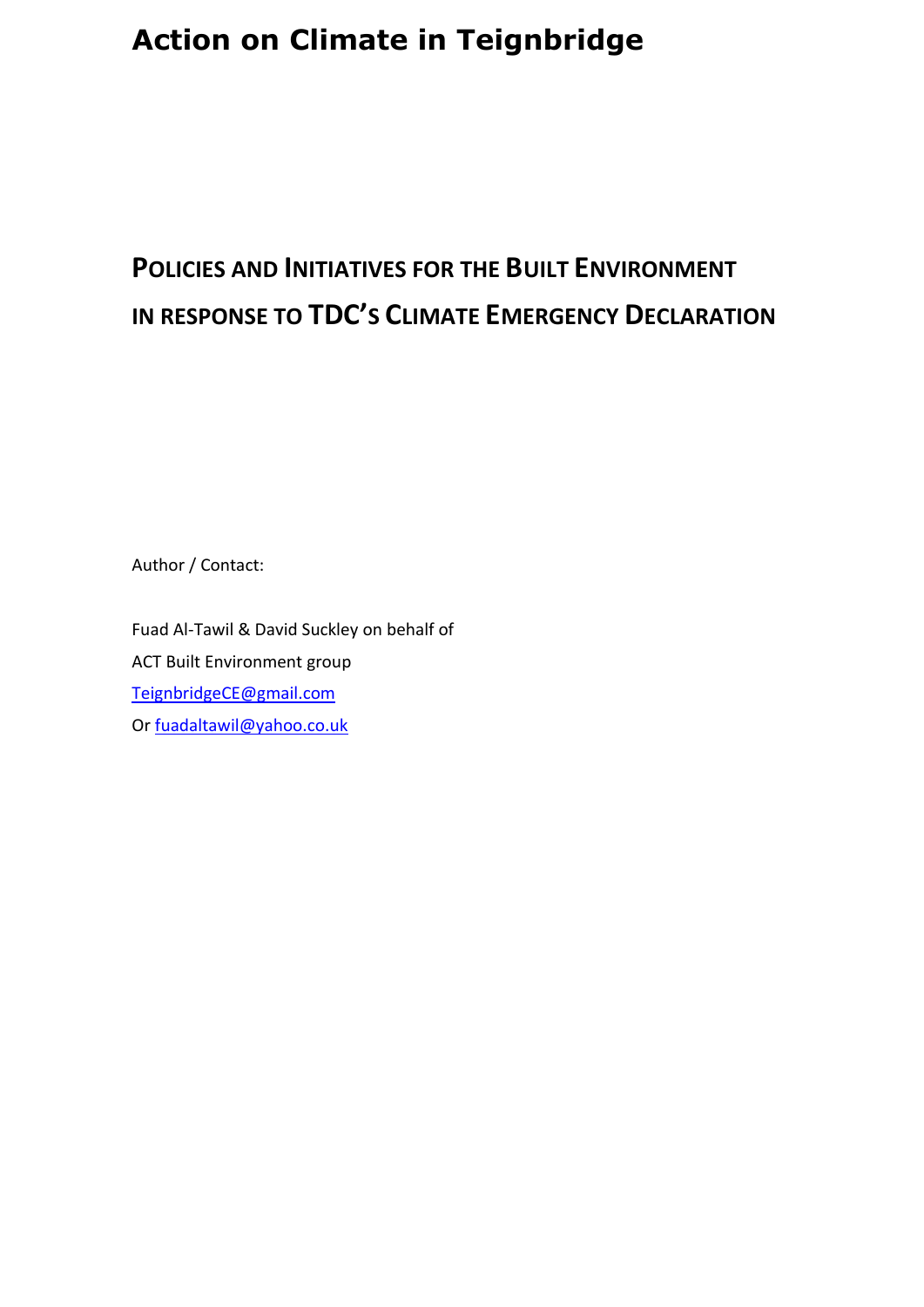ACT- Built Env Policies v0.5 extending the Magne 2 of 13

### Contents

| SECTION 5. APPENDIX: PUBLIC INPUTS NOT YET CATEGORISED13 |  |  |  |
|----------------------------------------------------------|--|--|--|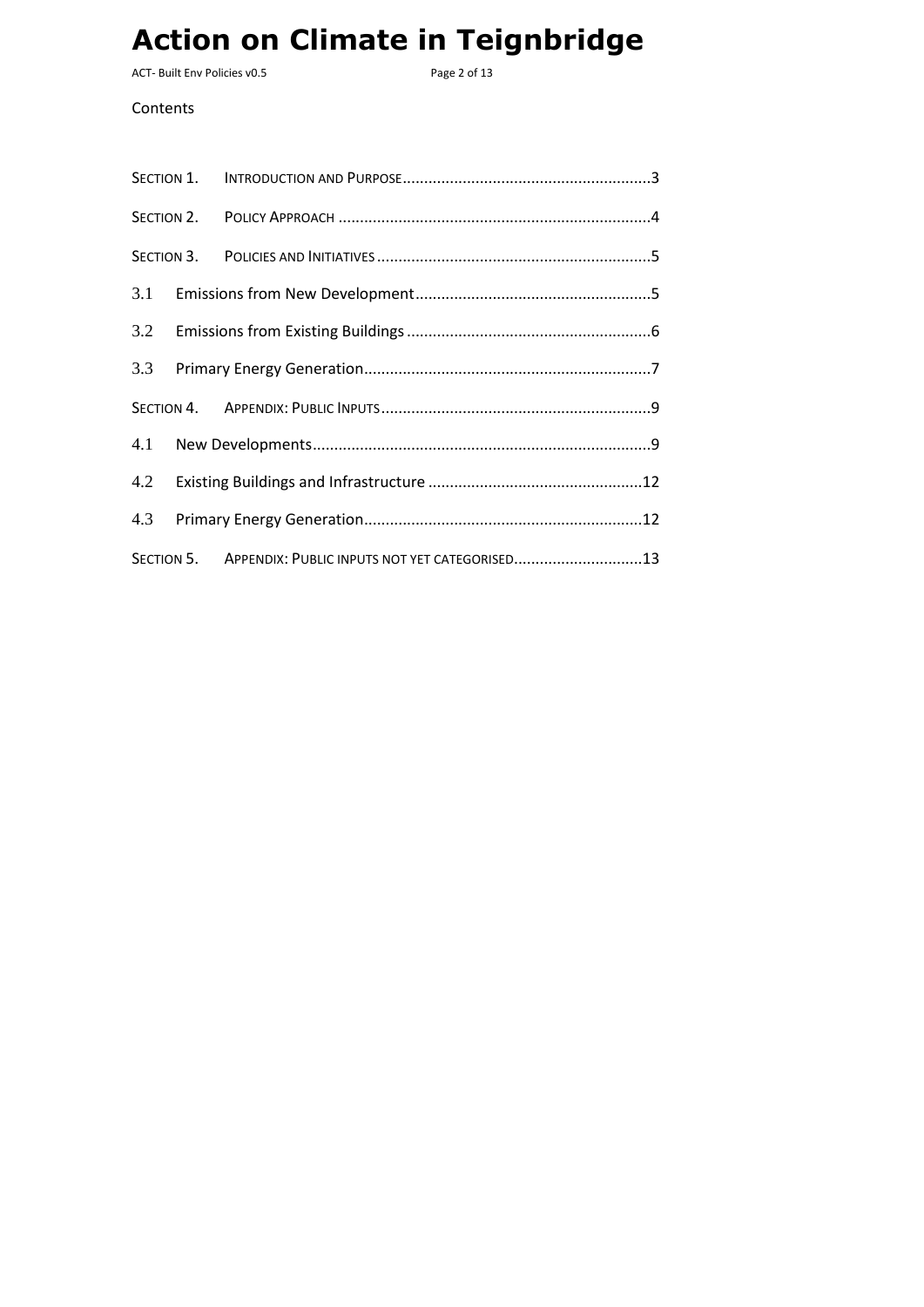ACT- Built Env Policies v0.5 extending the Second Page 3 of 13

## <span id="page-2-0"></span>Section 1. **Introduction and Purpose**

The Built Environment Working group is one of several themed sub-groups set up by Action on Climate in Teignbridge [\(ACT\)](http://teignenergycommunities.co.uk/climate-emergency/). Like other ACT themed working groups, our role is to gather Carbon Emission and energy related data for a specific theme (in this case the Built Environment in Teignbridge). Our purpose is to propose realistic policies/initiatives necessary to meeting the declared Zero Carbon objective.

The working group will do this by cooperating with others, nationally, regionally and locally. Not only do we need to learn/share best practice, but we also need to bring our community with us if we are to be successful in delivering a sea-change in attitudes and behaviour.

### **Built Environment covers:**

Housing/buildings, new development and existing stock, Infrastructure including all those associated with transport, services and utilities including primary energy generation.

### **Scale of the challenge:**

Several studies have been undertaken to assess the feasibility of reducing Carbon (**CO2e**) emissions to Zero, by 2025, 2030 or 2050. Clearly the earlier the date, the more challenging the task. Having undertaken our own [Zero Carbon analysis,](http://teignenergycommunities.co.uk/wp-content/uploads/2019/09/TECs-Zero-Carbon-v0.11.pdf) we do not believe achieving this for the whole of Teignbridge is realistic without radical national policy changes. Even then, it would require an unprecedented change in everyone's attitudes and behaviour.

Nevertheless, we encourage everyone to retain the aim of reaching Zero Carbon by 2025. This is because the current trajectory of Climate Change poses an existential problem, possibly sooner than we'd like to think!

### **Document structure and evolution:**

This is an evolving document intended to be a resource for policies and initiatives/actions within Teignbridge. It is not intended as a Carbon Reduction Plan nor does it contain final policies to be incorporated into Regional, Local or Neighbourhood Plans.

We recommend that anyone interested in developing plans and policies should look at relevant information on the ACT website. In particular, the [Cornwall Action Plan](http://teignenergycommunities.co.uk/wp-content/uploads/2019/09/Cornwall-Council-Climate-change-action-plan-July-2019.pdf) is a comprehensive source for such information.

There will be several references to the source material used in deriving our policies. These references form an important part of the document as they provide expanded and sometimes additional insight into the points made here. We have done this to make the document accessible to as many people as possible.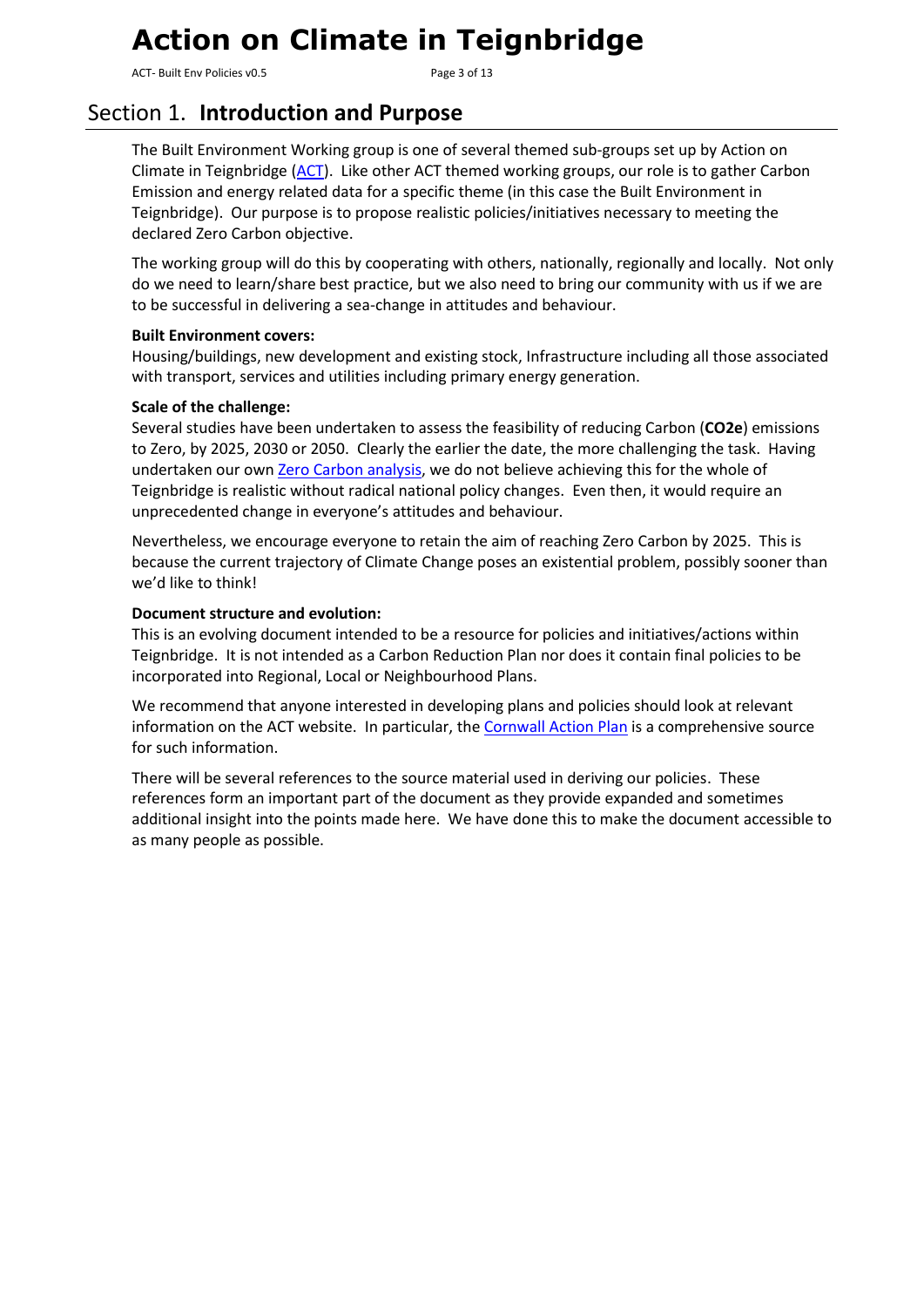ACT- Built Env Policies v0.5 extending the Second Page 4 of 13

### <span id="page-3-0"></span>Section 2. **Policy Approach**

There should be guiding principles in developing any policy. We strongly recommend that these are not just strictly enforced but internalised by anyone wanting to be effective in their actions.

Under the following three common-sense steps we have listed the guiding principles we use to develop our policies. Councils, organisations and individuals could use these as a starting point and develop their own.

### **Define the objective:**

This may seem intuitive, but this is often not done or forgotten.

- Carbon emission reduction (to Zero) is at the heart of every decision.
- Environmental (incl. ecological) and social impacts must not be compromised.
- Financial viability is important, to identify the most cost-effective solution, rather than *maximising* profits and shareholder value.

#### **Know the problems:**

Evidence based solutions can only be developed if we measure and understand how things work.

- Establish Carbon emissions from all sources, current and historical to determine and understand trends.
- Analyse the data to establish the largest sources of Carbon emission.
- Consider the direct and consequential impacts of solutions.

#### **Check it's working:**

As important as the first two steps.

- Measure the actual Carbon emissions at every level, this must become routine.
- Action remedies immediately if emissions fall short of expectations.
- Analyse the results and adjust solutions accordingly. Share the knowledge.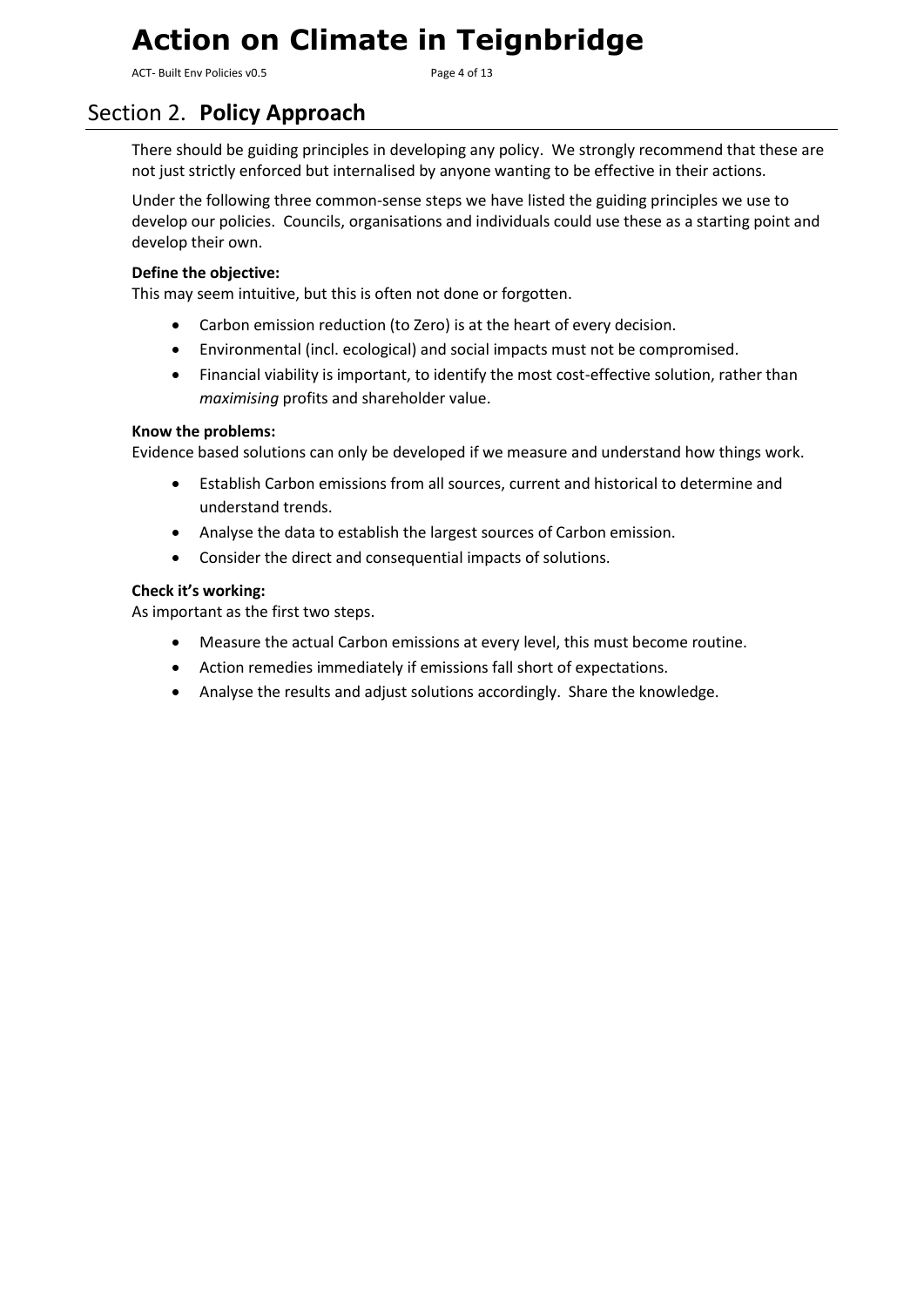ACT- Built Env Policies v0.5 extending the South Page 5 of 13

### <span id="page-4-0"></span>Section 3. **Policies and Initiatives**

The following are policies and initiatives organised to reflect the areas they cover as well as the target audience. At this stage, there is likely to be an overlap in some of these.

Please also refer to the list of specific policy proposals in the related appendices.

### <span id="page-4-1"></span>3.1 **Emissions from New Development**

Any new development, under current standards, represents additional embodied and ongoing CO2e emissions. Given that the objective is to reach Zero Carbon throughout the district, the most cost effective and practical action is to make these Zero Carbon by design. Rather than retrofitting them later.

Clearly it is impractical for this to happen immediately throughout the supply and operation phases, so mitigation will be necessary. The setting of CO2e emission targets and their mitigation is well established and eminently feasible. The only barrier is the will to set these. There will also be an initial cost/resource implication to verify these and to change existing processes until these become established.

### **For the District Council:**

This is one of only a few policy areas a Planning Authority has direct control over. It will therefore be seen as a flagship policy area to demonstrate the council's resolve.

- 1. Insist that new development type, numbers and location meets real demand. It is essential not to be driven by short term financial incentives, rather by CO2e emissions and environmental/social impact.
- 2. Set a Zero CO2e emission target based on an existing model (e.g. BRE or Passive House standard) for all new developments and extensions, irrespective of size or use. The emphasis must be on ensuring the best possible Carbon Emission and Environmental standards and only where this is not possible, verifiable mitigation could be used to offset CO2e emissions.
- 3. Establish a definition with options on what verifiable mitigation are acceptable.
- 4. Define conditions/penalties on new developments if these do not meet stated design emissions/standards.
- 5. Establish methods and resources to set, monitor and enforce policies.

### **For Town and Parish Councils:**

- 1. Develop Neighbourhood Plans which essentially replicate and build on those listed for the District Council. This is essential to demonstrate wide community support for these policies.
- 2. The identification of 'real demand', location, type and numbers of new buildings are matters for the Towns and Parishes as much as it is for the District. This could be the primary motivations for Parish engagement with Neighbourhood Plans.
- 3. Developing effective Neighbourhood Plans should involve an educational process. At the Town/Parish level there may not be an awareness of the range of possible measures available to reduce the emissions from new building, or indeed that measures to combat climate change, and to preserve trees, hedgerows and bio-diversity are appropriate to Neighbourhood Plans.
- 4. Mitigation measures such as woodland planting and changes in agricultural practice may be best identified and evaluated at Town/Parish level. This is also true of detailed local knowledge which can lead to the best siting of footpaths, cycle and bus routes and shops in order to reduce transport emissions consequent on new building.
- 5. Consciousness of carbon budget issues can be raised through Town/Parish level organisations and publications such as church and village magazines, websites and social media.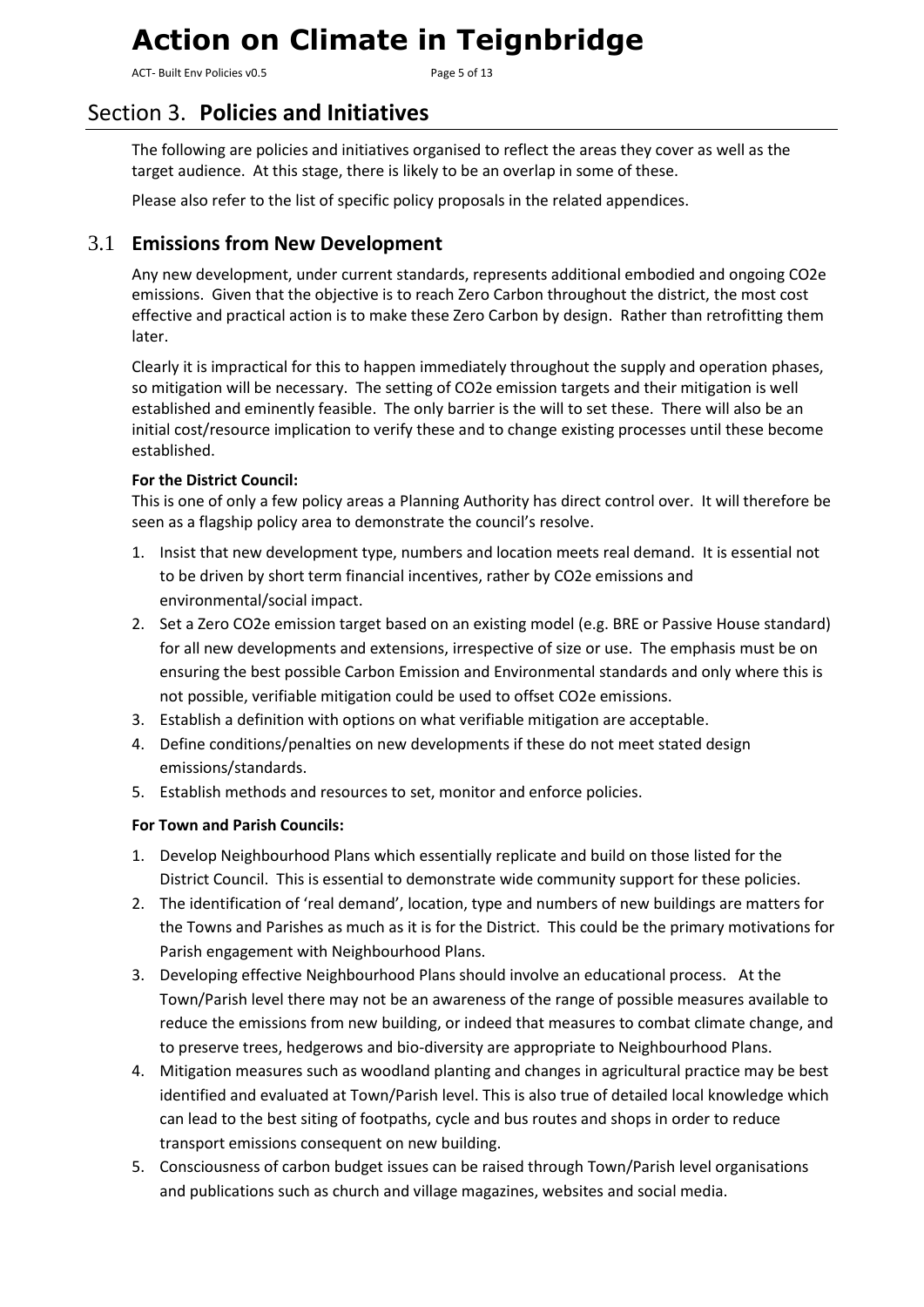ACT- Built Env Policies v0.5 extending the Second Page 6 of 13

6. A single point of contact such as a Town/Parish councillor with responsibility for climate issues could be valuable in promoting the necessary flows of information to and from District and Parish, and perhaps also between parishes.

#### **For Businesses and Organisations:**

- 1. Within Teignbridge, housing and commerce each account for about a quarter of total CO2e emissions, so that new commercial and industrial building can be potentially significant. In some cases, CO2e from industrial processes may be a significant issue which will need attention.
- 2. Many but not all businesses will be fully aware of their CO2e output, but education and information flow remain important issues. Company and Organisation image are likely to be improved in the public eye through demonstration of climate responsibility, and the District Council may be able to offer advice and incentives.

### **For Homeowners and Individuals:**

1. Many of the Zero emission design features available for new buildings are applicable when extending properties or for deep retrofits. Publicity regarding new developments can raise awareness of the possibilities open to existing homeowners, such as solar PV, heat pumps, battery storage (including the use of electric vehicles as storage), smart instrumentation, rainwater harvesting and grey water recycling, as well as the potential for designing extensions for solar gain, using materials with low embodied carbon and high insulation properties.

### <span id="page-5-0"></span>3.2 **Emissions from Existing Buildings**

In 2017, residential building emissions in Teignbridge accounted for 22.5% of total emissions, public and commercial accounted for 23.7%. These are CO2e emissions from heating fuels and electricity, with electricity accounting for 33.7% of the total emissions from residential, public and commercial buildings. This indicates that, after transport, heating our buildings is the second largest emitter of CO2e.

Given it is likely that these buildings are largely owned/operated by local people and organisations, it should be much easier to reduce emissions from these. Primarily Heat energy, but also electricity.

#### **For the District Council:**

- 1. Establish a register of CO2e emissions for all buildings in the district and maintain/update this annually. Make this information publicly available.
- 2. Develop a Carbon Reduction Plan on how existing buildings in the different categories could reach Zero Carbon over time. Some of this will rely on decarbonising Primary Energy supplies, i.e. electricity, gas, oil and coal. However, setting ambitious targets of at least 50% reduction from current energy consumption should be encouraged. This will require a combination of more insulation, greater efficiencies in how primary energy is used and most significantly our behaviour to consume less energy.
- 3. Promote, encourage and where possible regulate CO2e emissions from existing buildings. This could involve stricter implementation (with penalties) of national policy as well as incentivising those who exceed minimum performance targets.
- 4. Demonstrate commitment by ensuring that the council itself has set and is meeting these policies for its own estate.

#### **For Town and Parish Councils:**

1. The four points listed above apply equally at Town and Parish level. An energy audit for the District could be based on audits done at Town/Parish level if a unified methodology were adopted.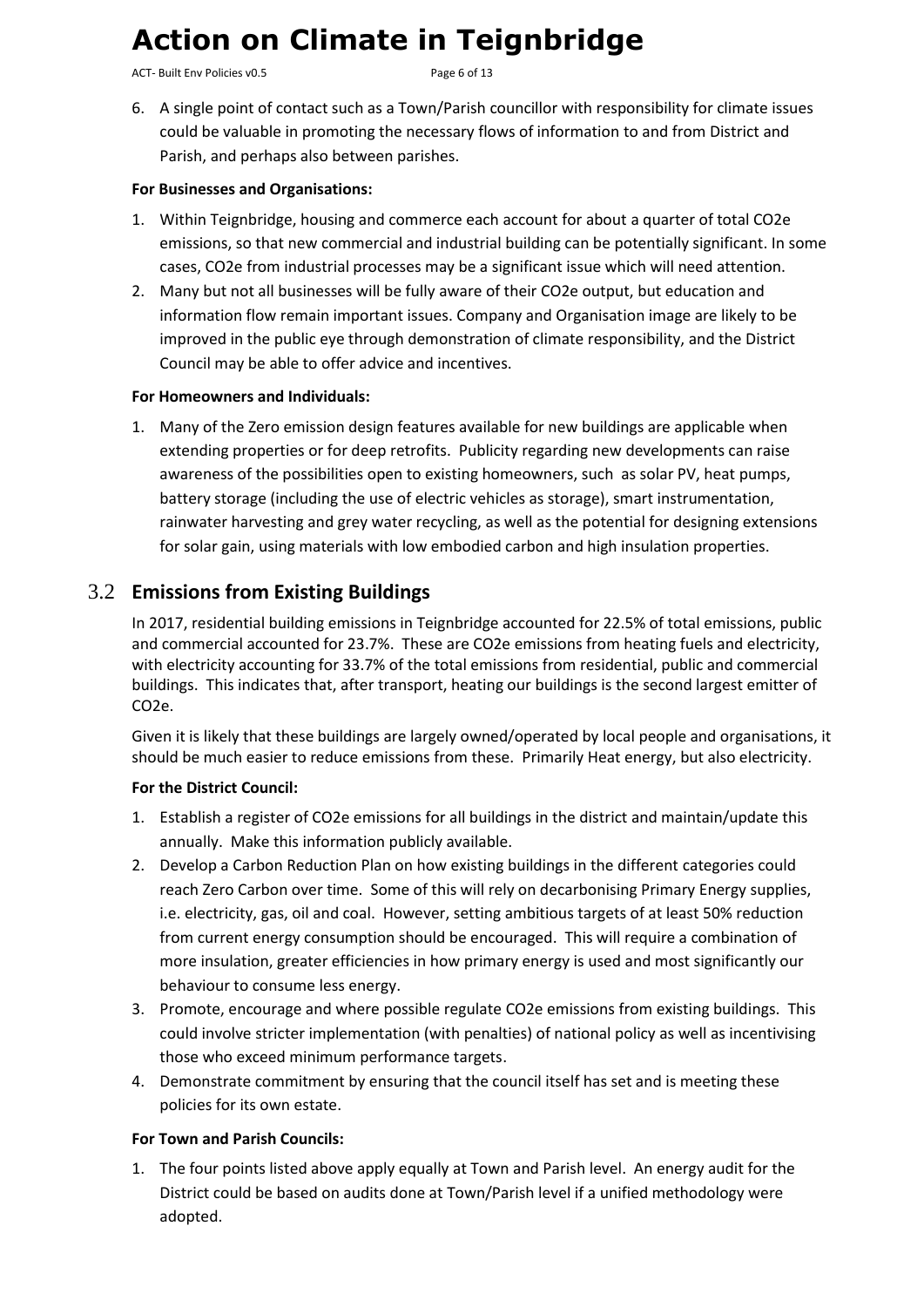ACT- Built Env Policies v0.5 extending the Second Page 7 of 13

2. Identifying someone to be a focal point on all matters related to energy and CO2e emissions from buildings could be useful practical step. Acting as a single point of contact as well as signposting and sharing information would be some of the benefits of having such a dedicated role.

#### **For Businesses and Organisations:**

Businesses and organisations are often motivated to reducing their utility bills. The problem with focusing on the monetary value alone does not reflect either a reduction in energy consumption or CO2e emissions. It is often also short lived as energy prices inevitably rise.

1. Monitoring actual energy consumption and undertaking practical steps to reducing this, as well as changing behaviour, is the only way to effecting long term emission reduction. There are several commercial and non-commercial sources for energy saving programs available, they include:

[Carbon Trust](https://www.carbontrust.com/home/) [Self-Assessment](http://teignenergycommunities.co.uk/wp-content/uploads/2019/02/TECs-Energy-Assesment-Introduction-v1.1.pdf)

2. Publicising emissions data also focusses attention and enables organisations to learn where savings can be made from the experience of others. Certain organisations also have legal requirements to assess/report their CO2e emissions.

#### **For Homeowners and Individuals:**

Motivation to reduce emissions amongst individuals is widespread, but help, encouragement and information is needed if individual behaviour is to achieve its potential in this area.

1. Quantitative information on typical energy use in various types of building can be useful, however, measuring this in one's own building is most effective. Not only does this highlight one's own behaviour, it can also be motivating to take effective action. Some sources of measures that can be undertaken by individuals include:

[Energy Saving Trust](https://www.energysavingtrust.org.uk/renewable-energy) [Self-Assessment](http://teignenergycommunities.co.uk/wp-content/uploads/2019/02/TECs-Energy-Assesment-Introduction-v1.1.pdf)

### <span id="page-6-0"></span>3.3 **Primary Energy Generation**

Given current CO2e emissions from local and other generation plant and the objective of Zero CO2e emissions, every new source of primary energy must itself be emitting Zero CO2. Clearly much of this falls outside the direct control and even influence of most of us, at least in practical terms. Still, much has and can still be achieved through effective renewable energy policy.

Various technologies around renewables are already available a the small-medium scale, including energy storage. Larger scale generation and longer-term storage (i.e. seasonal) are evolving quickly, but remain uncompetitive, in some cases simply because of national policies which are not yet in line with national objectives.

Decarbonising electricity has been one, if not the only, positive contribution to tackling Climate Change in this area. The challenge of decarbonising heat energy must be the next big area to address (as well as transport and food/farming which are covered elsewhere).

How and where new Low Carbon generation can be developed is subject to several technological and regulatory changes, some easier than others. It is clear, however, that decarbonising heat (i.e. from gas, oil and coal) through electrification, will require a step change in electricity supply. This can only be achieved if renewable generation is developed locally and Local Balancing mechanisms are established. This can already be done 'behind the meter' in residential and larger buildings/sites, provided they have the appropriate location and finances.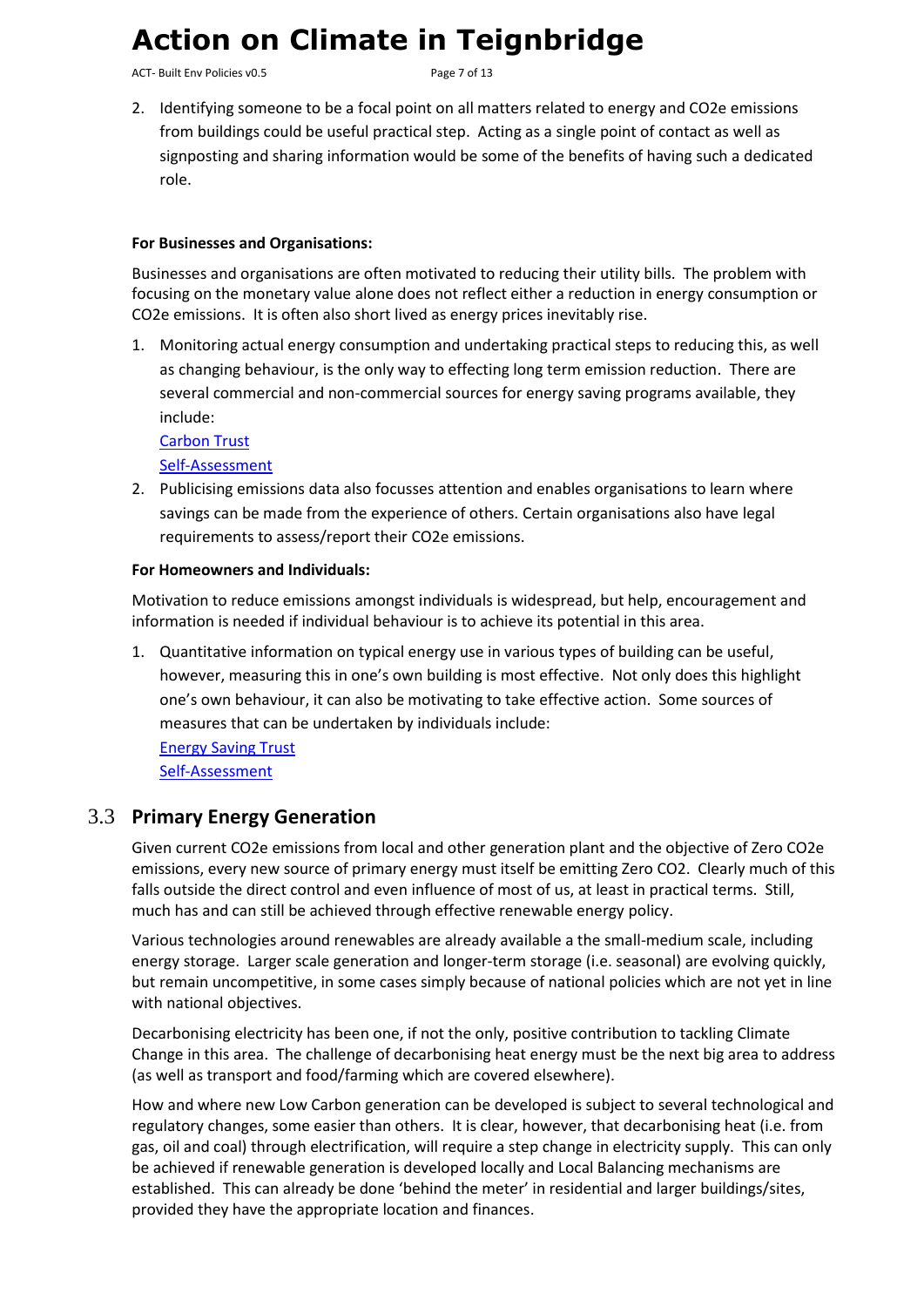ACT- Built Env Policies v0.5 extending the state of 13

Doing this at the Low Voltage public network level will require district/region wide establishment of Energy Supply Companies (**ESCO**). We believe such an ESCO for Teignbridge is only currently viable with local government pro-active involvement/support. There is an opportunity now to make such an ESCO community owned to deliver on the Zero CO2e objective while supporting and enhancing the environmental and social objectives. Commercial organisations are already entering this market, their objectives are of course very different.

### **For the District Council:**

- 1. Establish policies with a presumption in favour of all new energy supply being renewables (or very low CO2e emitting plant), so no new fossil fuel energy sources. Where this conflicts with environmental or social needs, a verifiable case must be made and mitigation designed into such developments.
- 2. Pro-actively explore and ultimately establish (or be part of), a community owned ESCO to deliver on decarbonising through electrification. Examples of local and regional groups who have done this include:

<add list>

### **For Town and Parish Councils:**

- 1. Town/Parish councils can explore the same policies and initiatives as those for District councils above. Specifically, they should consider sourcing their own energy needs from 100% renewable generation.
- 2. Establishing an ESCO is more likely to be done at District level, but Town and Parish Councils can identify potential sites for solar installations, battery storage facilities and wind turbines which could be integrated into an ESCO, as well as less obvious energy sources which may become viable in the longer term such as hydrogen production, tidal, hydro and wave power.
- 3. An area energy audit to establish existing energy demand and options for decarbonising this locally could be undertaken. The Town/Parish council is best placed to undertake such an audit. Examples of such audits include:

[Wedmore Parish Energy Study](http://teignenergycommunities.co.uk/wp-content/uploads/2019/10/Wedmore-Energy-Study-Final-report-05-10-2019.pdf)

### **For Businesses and Organisations:**

- 1. Any organisation could explore the same policies and initiatives as those for District councils above. Specifically, they should consider sourcing their own energy needs from 100% renewable generation.
- 2. Some businesses occupy sites with significant potential for energy generation, and therefore a possible relationship with an ESCO both as supplier and consumer. Opportunities for area heating should also be investigated where there is waste heat.

### **For Homeowners and Individuals:**

1. Homeowners have several well-established renewable technologies available to reduce their CO2e emissions. Some are more effective than others depending on the type of building, its location and orientation. Independent advice should be sought to calculate the efficacy of various options. Information can be found at:

### [Energy Saving Trust](https://www.energysavingtrust.org.uk/renewable-energy)

### [Residential battery systems](http://teignenergycommunities.co.uk/wp-content/uploads/2018/07/TNA-Residential-Battery-Systems-v1.1.pdf)

2. In the future, emerging technologies may offer homeowners the role of prosumer, both producing energy, typically by rooftop solar PV/battery, and consuming energy produced by other homeowners. Prosumer activity could be managed through a local ESCO.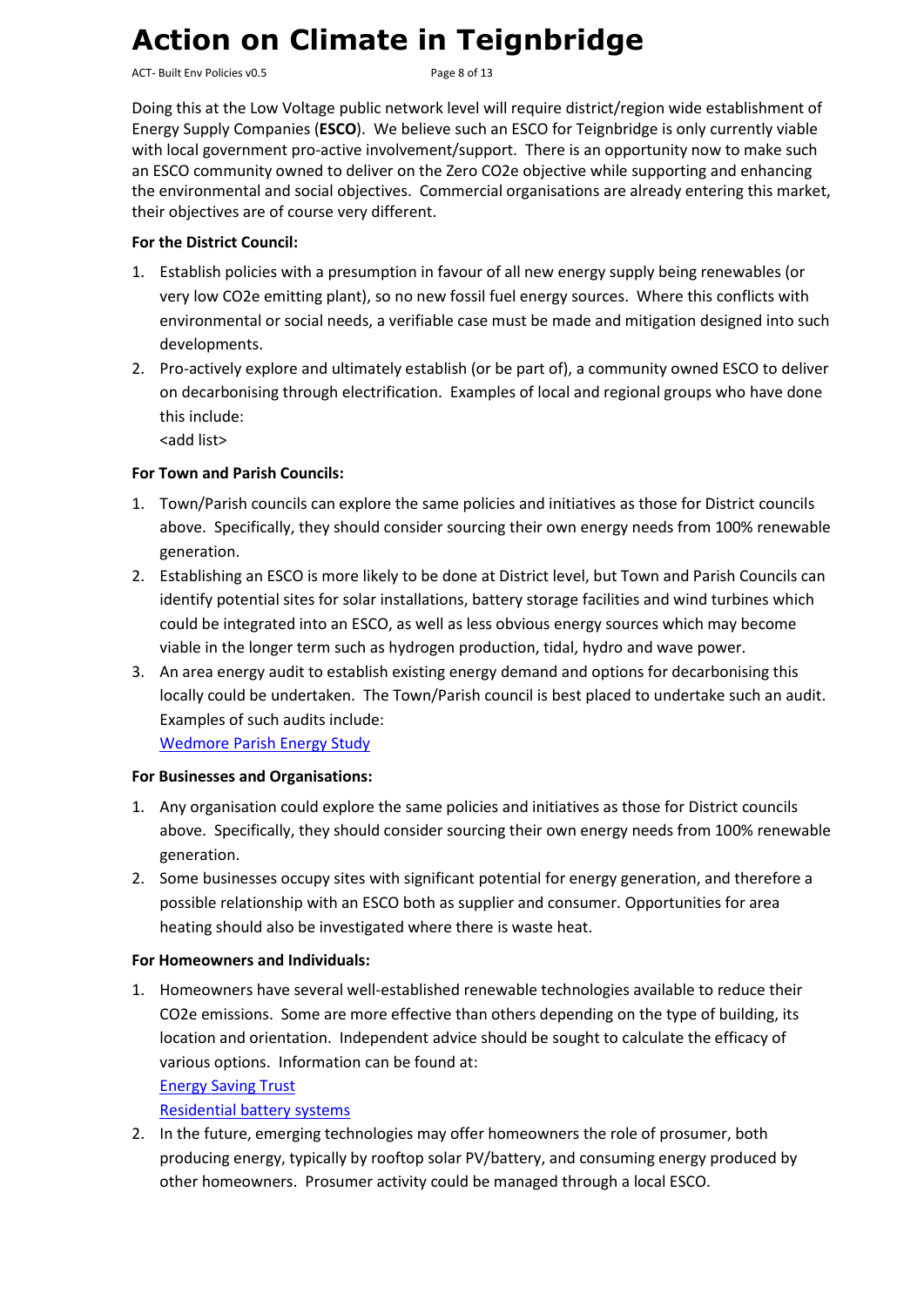ACT- Built Env Policies v0.5 extending the Second Page 9 of 13

### <span id="page-8-1"></span><span id="page-8-0"></span>Section 4. **Appendix: Public Inputs**

The following are unedited inputs received from individuals/groups either during public events or sent to ACT.

### 4.1 **New Developments**

- Introduce policies for all new development to meet Zero Carbon emissions (UK Code 6 for Sustainable Homes, Grade 5 European ECO or Passive House standards).
- Introduce 'licensing' policies to limit emissions from rental accommodation.
- Ensure high standards of grade 5 european eco standards for all new builds.
- Support affordable sustainable self build community land trusts such as, Teignmouth Community Land Trust, to acquire land and start the process of learning and building. Currently the majority of sustainable self builds have not been affordable.
- Support co-housing projects and help them to retrofit buildings for residential purposes especially for single parent families and single person households. [https://cohousing.org.uk/media/cohousing-in-the-news/](https://l.facebook.com/l.php?u=https%3A%2F%2Fcohousing.org.uk%2Fmedia%2Fcohousing-in-the-news%2F&h=AT3mNiC85whtF1IszLsb6NKYrDlJq4VIU-Tuk6bkz6M866YlMZTjAvKWa77wPJ-v4hPE2PZ9jhtzPkDhBCS8oW4NK98y2eAfAen2YfBKJb0UCBzv-vVwAz3yVc4vSMfT87PDWsWxWpP7u7Y)
- Reinstate the zero carbon homes plan that was axed by the Govt in July 2015, along with the tighter energy efficiency rules. Even if Teignbridge could just enforce tighter insulation and energy efficiency it would help.
- challenge the inflated house-building numbers and provide more realistic numbers as part of a 'justified alternative approach' (in the parlance of the National Planning Policy Framework) - a number of new TDC members are working to promote this at the moment myself included.
- include more 'green space' in all developments with prescribed measures such as more trees/shrubs, wildlife areas, biodiversity-promoting design for green spaces rather than 'green deserts',
- include robust planning policy and guidance for 'better than national minimum' green and zero-carbon design standards for all new development in Teignbridge, including residential and employment - with grants and incentives for retro-fitting existing housing/employment buildings.
- press for more robust enforcement of compliance with planning conditions for developersespecially wrt greening measures.
- somehow build a presumption in favour of brownfield development rather than greenfield sites into planning policy.
- Much of this should be incorporated in the upcoming review of the Teignbridge Plan, and should also be fed into the Greater Exeter Strategic Plan.
- The planning process needs to ensure that new housing is:
	- o For energy efficiency and CO2 emissions be zero emissions and so comply with level 6 of the code for sustainable buildings. This [link](https://www.burges-salmon.com/news-and-insight/legal-updates/can-local-authorities-adopt-energy-efficiency-standards-that-exceed-building-regulations/) suggest that Local Authorities can insist on Level 4 if the local plan says so.
	- o efficiency-standards-that-exceed-building-regulations/
	- $\circ$  In 2012 the building regulations were amended to require that from 2016 all new homes should be built to zero carbon standards, and that from 2019 this should apply to all buildings. This was necessary because the market had failed to bring about improvements in energy use. This was to be reviewed in 2015. In 2015 the government scrapped these building regulation requirements. The deregulation bill stated appeared to remove the ability for local authorities to require higher energy efficiency standards than the current building regulations. The 2012 buildings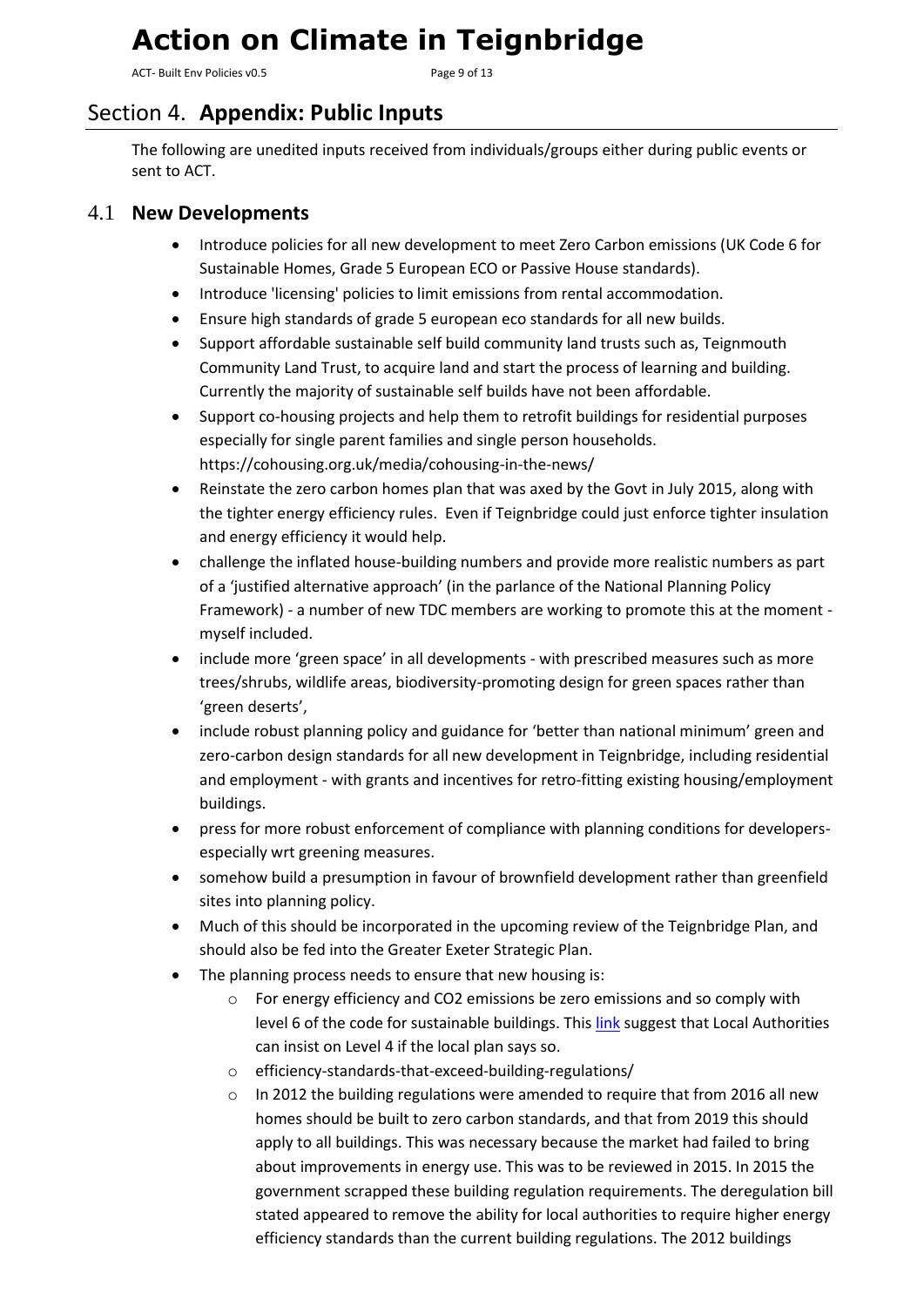ACT- Built Env Policies v0.5 extending the control of 13

regulation changes need to be implemented by government, which is now commited to zero carbon by 2050.

- $\circ$  Dwellings should be heated by electricity rather than gas, as it is possible to generate zero carbon electricity. Electric heating should be efficient, so using heat pumps.
- o Houses should have onsite energy generation sufficient to match on site energy use. Unfortunately this is only practical if measured on an annual basis. So there will be energy demands at some times of year. In practice this is solar energy (PV and Solar thermal)
- $\circ$  Heating by electricity places further demand on the grid. Reinforcement of the grid could be avoided if demand is reduced by using storage to shift demand from peak periods. WPD has to approve new connections and so could insists on storage being included in any plans that proposed on site generation. New tariffs and/or flexibility payments could make this attractive to home owners.
- $\circ$  Simply planning requires electric heating; WPD requires on site storage to relieve the grid. (This is a scenario discussed in a session yesterday which included a planner and a WPD engineer).
- o In 2016 global cement production accounted for 8% of total global carbon emissions. Nowadays foundations are dug mechanically (using diesel), and then concrete is just poured into the trench. Sleepers walls are made of concrete blocks with a ground floor made from beam and block. Other construction methods with less embedded carbon need to be encouraged.
- o Factory building improved tolerances lead to greater consistency and airtightness, but need controlled ventilation.
- o Home Office / home working to reduce travel.
- $\circ$  Council housing for rent can be built to standards set by the council, so can be zero carbon, total of rent and energy use over the life of the building should be less than a standard build.
- Measure and implement Carbon Emission targets for all new developments. That is current Building Regulations + Local Plan policy S7 Carbon Emission Targets. A minimum 20% better than current building regulation for all new developments should be introduced immediately. Work with other Planning Authorities to achieve changes.
- **Growth**: We reject the idea that growth is always good, purely in and of itself. Population and economic growth bring fresh burdens, more pressure and increased statutory duties. No district in Britain has ever expanded its way out of difficulty. Growth is, by its very nature, unsustainable and should happen only by regretful necessity and not by aspirational projects. Our love of growth must be redirected towards a growth in reallocated space, in finding more strategic building solutions, in finding hole-and-corner and infill sites, and in building bus and cycle networks that will open up our villages. Our district has neglected places that need growth and need people; this must be done bespoke and with care. We can no longer lay down new housing estates like carpet.
	- o We need a total change of mindset
- **Housing Need**: There is an imperative to meet the genuine local need rather than the current perceived housing needed. As part of the CC Emergency TDC, in the interests of future generations, cannot simply accept government dictated targets. The council needs to aim for a justifiable and true target that does not perpetuate the overprovision Whitehall demands. This should be done as a matter of course as part of a true Climate Change Emergency.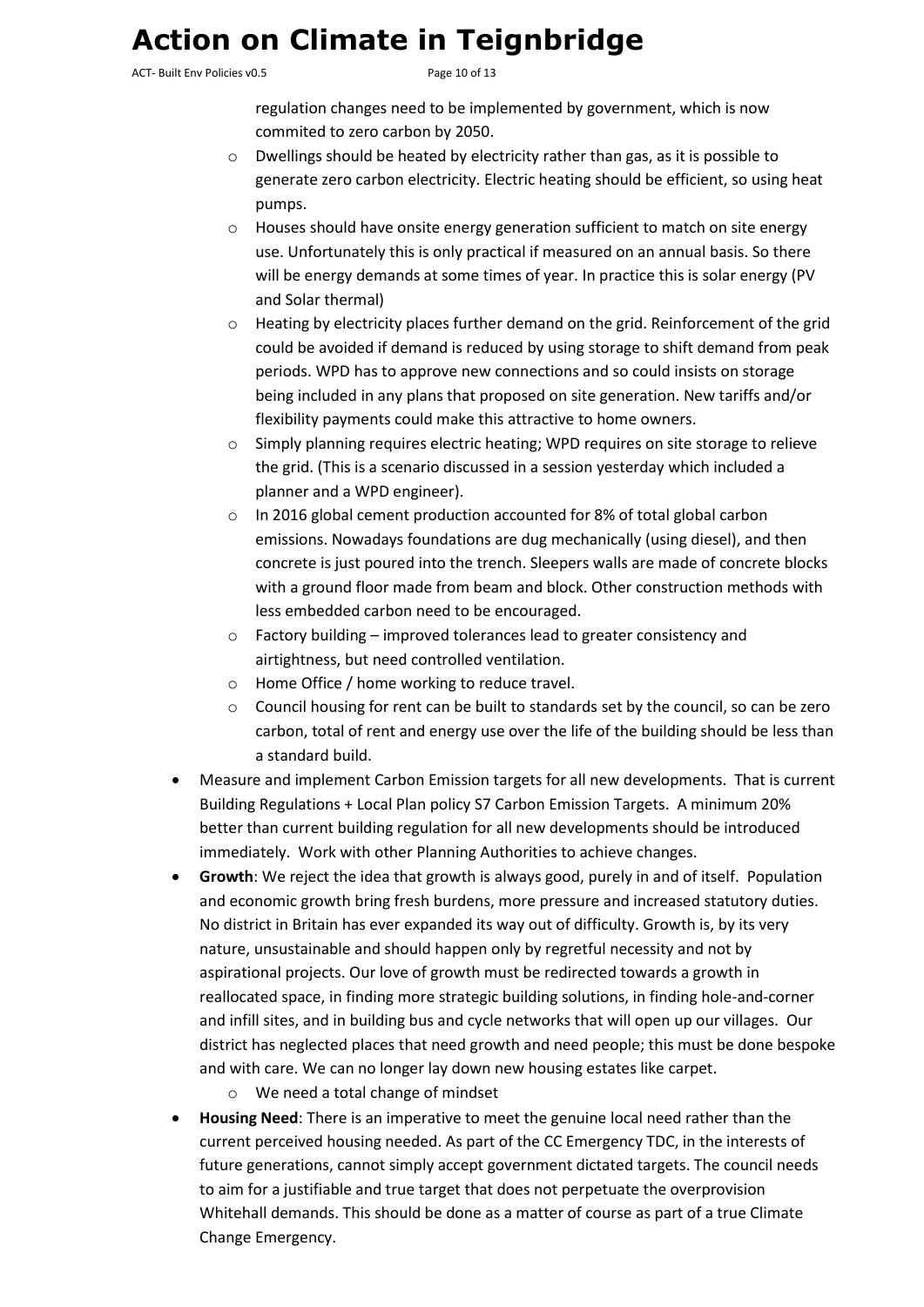ACT- Built Env Policies v0.5 example 20 and 20 approximate Page 11 of 13

- $\circ$  A new reduced housing number target needs to be adopted as a matter of urgency
- **Existing Builds:** A priority should be retro-fitting existing buildings and houses where possible rather than encouraging new builds. All windfall developments should be included in any housing number calculations. Through planning regulations and building control they should be required to attain the lowest carbon impact possible. Developers, architects and builders must be told that Code 6 is now standard.
	- o Retrofit existing buildings to lowest carbon impact possible
	- o Include windfalls in housing number calculations
- **Development**: Steps should be taken to ensure that any houses that are built are close to zero-carbon in order to avoid increasing the carbon footprint of the District. This can be done by simply following the national policy that was ditched in 2015/16. The focus of major development should be moved away from the 'garden town' idea which is based on unfettered sprawl, and back on high-density developments of several stories. Such homes are far more efficient and contribute far less per person to the world's emissions.
	- o New builds to be zero carbon
	- o Encourage new builds to be high density developments.
- **Site Allocation**: Brownfield sites should be allocated for high-density developments. The Local Plan should be altered to remove greenfield sites currently considered suitable for development. Town Centre living with medium-rise developments of between 4 and 11 storeys, should be actively promoted and supported. Residential developments should take precedent over allowing charity shops to proliferate. Town centres should again become vibrant residential hubs, alongside retail and work spaces.
	- o Review Local Plan to focus on Brownfield sites for high-density developments.
	- o Remove high impact greenfield sites from Local Plan
	- $\circ$  Encouraged town and village centre living to regenerate dying high streets.
- **Planning Applications:** Planning applications and proposals must not couch every point of their proposals in 'greenwash', nor attempt to subsume concerns about the Climate Change Emergency into the body of the text. Too many applications, from within TDC and without, have been bogged down in 'green' adjectivisation and phrases such as 'climatechange mitigation', 'access to rural amenity', 'working towards a zero-carbon settlement' and – the greatest nonsense of all – 'environmental net gain'. Much of this is entirely cynical, intended to either confuse the reader or convince them that, simply by namechecking buzz words, the environmental damage associated with a project has already been fixed.
	- $\circ$  If something is proposed to be built then the proposer must set out in plain English what it is, what its dimensions are and all other pertinent facts in plain English without closed-shop abbreviations, acronyms and bluster but in clear, unvarnished detail. The manner in which the development can mitigate its effect on the environment must be set out by itself at the end, in a different and distinct paragraph.
	- o Remove greenwash from Planning Applications
	- o Take advice from ClientEarth on how objectives for 'green credentials' can be firmed up in favour of a CC Emergency rather than allowing developers to play the system.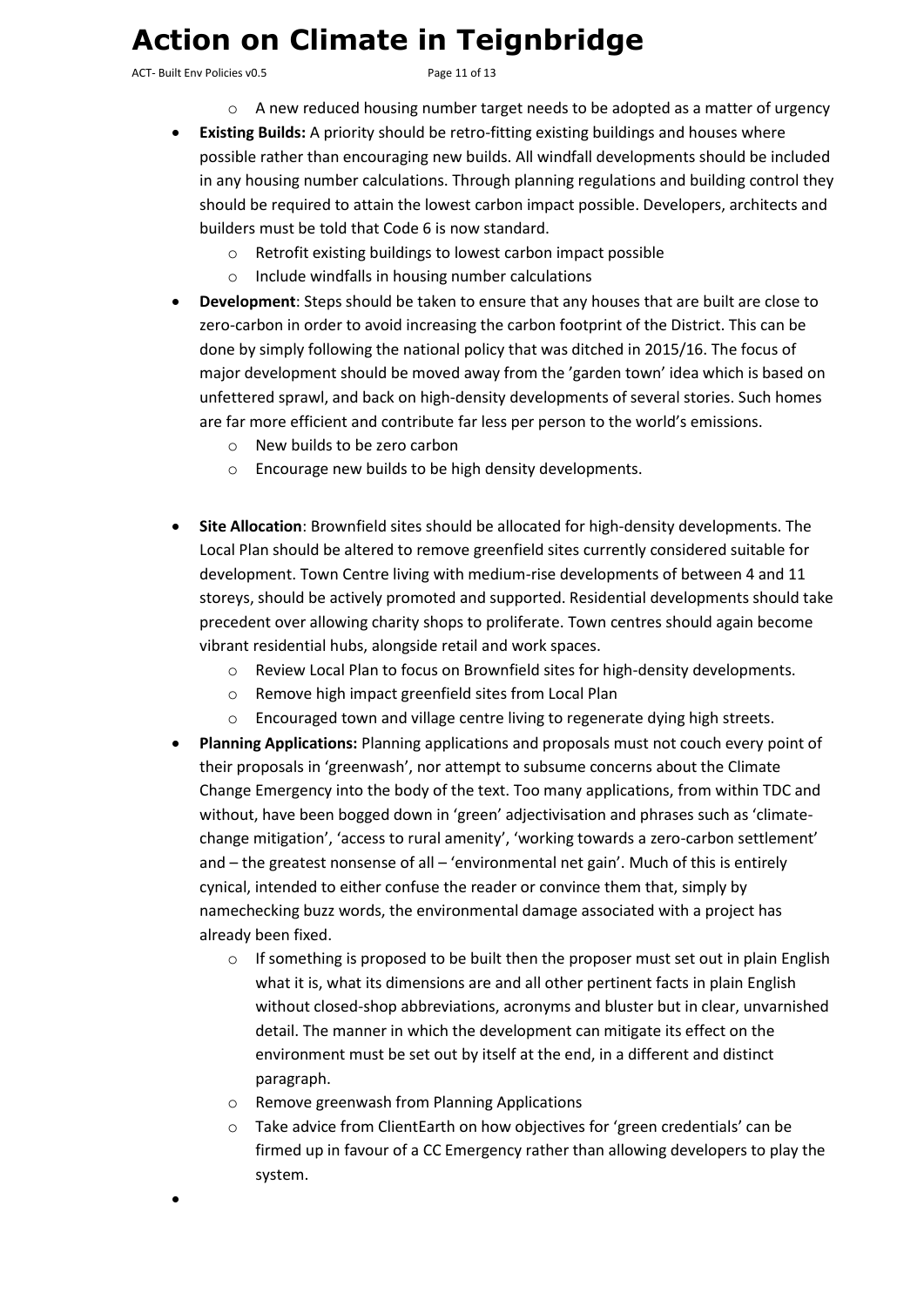ACT- Built Env Policies v0.5 example 20 and 20 and 20 and 20 and 20 and 20 and 20 and 20 and 20 and 20 and 20 and 20 and 20 and 20 and 20 and 20 and 20 and 20 and 20 and 20 and 20 and 20 and 20 and 20 and 20 and 20 and 20

### <span id="page-11-0"></span>4.2 **Existing Buildings and Infrastructure**

- Publish and act on plan to achieve Zero Carbon emissions from total TDC estate by 2025.
- Introduce policies/incentives to encourage businesses and householders to reduce Carbon emissions from existing buildings and infrastructure. Make greater use of Rates and other charges/incentives available to TDC.
- Promote 52 Climate Actions eight ways you can build green. Retrofit private rented accommodation, council homes and housing associations, schools and public and community building[s https://www.permaculture.org.uk/practical-solutions/retrofitting](https://l.facebook.com/l.php?u=https%3A%2F%2Fwww.permaculture.org.uk%2Fpractical-solutions%2Fretrofitting&h=AT32lhBzXQT5HKr7Bc10gKQrsuUCWj7c8U3oZgLzqXRMgsCtZu2Jz51-WBxVgl9MiRn_Q45mHWndzk_aAwfDPNCafkqLctWQrbgYZm7_i5PN-puTQhVrZzrW6cTxUyLANJSjn1Kk-INqME8)
- Hemp housing community land trusts for carbon sequestration and support for innovative sustainable building materials with support from [HempTank](https://www.facebook.com/n/?HempTank%2F&aref=1563143765975092&medium=email&mid=58db969533b5dG5af3166f76e2G58dabc4e76034G85&bcode=2.1563207196.Abx2JJ31SEd4Y4Pf_tg&n_m=audrey%40boveyclimateaction.org.uk)
- Work with architects like Gale and Snowden who design 'Bespoke architecture and engineering to create healthy buildings and living spaces with minimal environmental impact, low energy consumption and integrated landscapes'. They have designed a number of buildings for Exeter City Counci[l http://www.ecodesign.co.uk/projects/residential.html](http://l.facebook.com/l.php?u=http%3A%2F%2Fwww.ecodesign.co.uk%2Fprojects%2Fresidential.html&h=AT2mSlTtiOjlSm132xQWVYlFX0DMSVqEayWGnL5__0NP3mYLwPWHwroIxfVcyr8g2b1OF9sYL2YT0LS56I9zhRo3R2Ff09DTdljLo8U7TheZiFcKjY34gEE7QSQ6H_uqGqTPhRnyyUO3I3w)
- More financial help from Govt to retrofit insulation.
- Council retrofit scheme investing and retrofit of older properties taking a lien on the property and recouping on sale of property.
- The majority of buildings are already existing. The energy efficiency of these needs to be improved Determine the energy efficiency of existing builds by:
- Database of SAP energy efficiency reports. Build a map of building energy efficicncy.
- Encourage participation in home energy pack.
- Gradual improvement identifying the worst performing elements and then improving by further insulation or replacement. How is this funded?

### <span id="page-11-1"></span>4.3 **Primary Energy Generation**

- Define meaningful and verifiable Carbon offsetting mechanisms when these are used to achieve Carbon emission targets
- Review and revise policies on renewables so that local community ownership is promoted and regulatory obstacles are overcome. Enabling Local balancing will be critical in decarbonising the economy through electrification.
- Photo-voltaic systems on buildings enforce a site survey for all new builds and retrofits to check the viability of installing PV and other renewable-systems. Seeing local buildings having entire roofs taken off, and new builds go up with zero consideration for angling roofs for PV or installing any renewables-systems is not forward-thinking.
- Solar panels as a requirement on all new industrial buildings.
- Solar panels on all new houses that faced right way.
- Developers to offer the incentive, to anyone buying off plan, of solar panels available AT COST with the installation being done at time of roofing for free.
- encourage green 'off-grid' energy solutions for all planning applications especially large projects that have stalled due to insufficient grid capacity.
- Solar panels on the roof of the Newton Abbot multi-storey car park.
- Restore Bradley Lane leat and use it to generate power.
- Make policy supporting on-shore wind power in the new local plan.
- Local Energy generation:
	- o Can Newton Abbot be more self-sufficient in energy?
	- o Micro-generation in practice is PV which is good for sunny days in the summer.